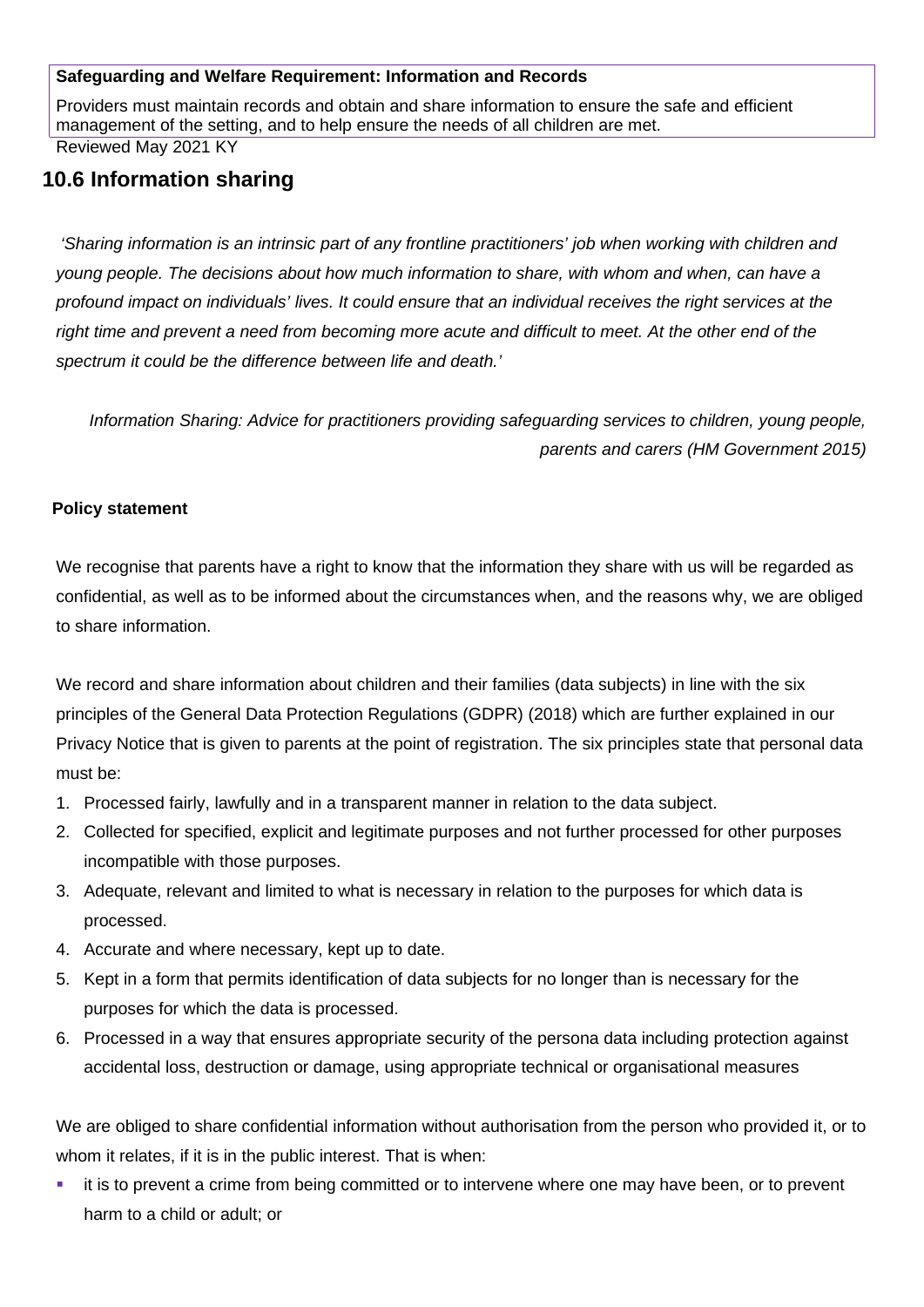**not sharing it could be worse than the outcome of having shared it.** 

Group provision: The responsibility for decision-making should not rely solely on an individual, but should have the back-up of the management team. The management team provide clear guidance, policy and procedures to ensure all staff and volunteers understand their information sharing responsibilities and are able to respond in a timely, appropriate way to any safeguarding concerns.

### **Procedures**

Our procedure is based on the GDPR principles as listed above and the seven golden rules for sharing information in the Information sharing Advice for practitioners providing safeguarding services to children, young people, parents and carers*.* We also follow the guidance on information sharing from the Local Safeguarding Children Board.

- *1. Remember that the General Data Protection Regulations 2018 and human rights law are not barriers to justified information sharing as per the Children Act 1989, but provide a framework to ensure that personal information about living individuals is shared appropriately.*
	- Our policy and procedures on Information Sharing provide guidance to appropriate sharing of information both within the setting, as well as with external agencies.
- *2. Be open and honest with the individual (and/or their family where appropriate) from the outset about why, what, how and with whom information will, or could be shared, and seek their consent, unless it is unsafe or if I have a legal obligation to do so. A Privacy Notice is given to parents at the point of registration to explain this further.*

In our setting we ensure parents:

- Receive a copy of our Privacy Notice and information about our Information Sharing Policy when starting their child in the setting and that they sign our Registration Form to say that they understand the circumstances in which information may be shared without their consent. This will only be when it is a matter of safeguarding a child or vulnerable adult;
- have information about our Safeguarding Children and Child Protection Policy; and
- have information about the other circumstances when information will be shared with external agencies, for example, with regard to any special needs the child may have or transition to school.
- *3. Seek advice from other practitioners if you are in any doubt about sharing the information concerned, without disclosing the identity of the individual where possible.*
	- Our staff discuss concerns about a child routinely in supervision and any actions are recorded in the child's file.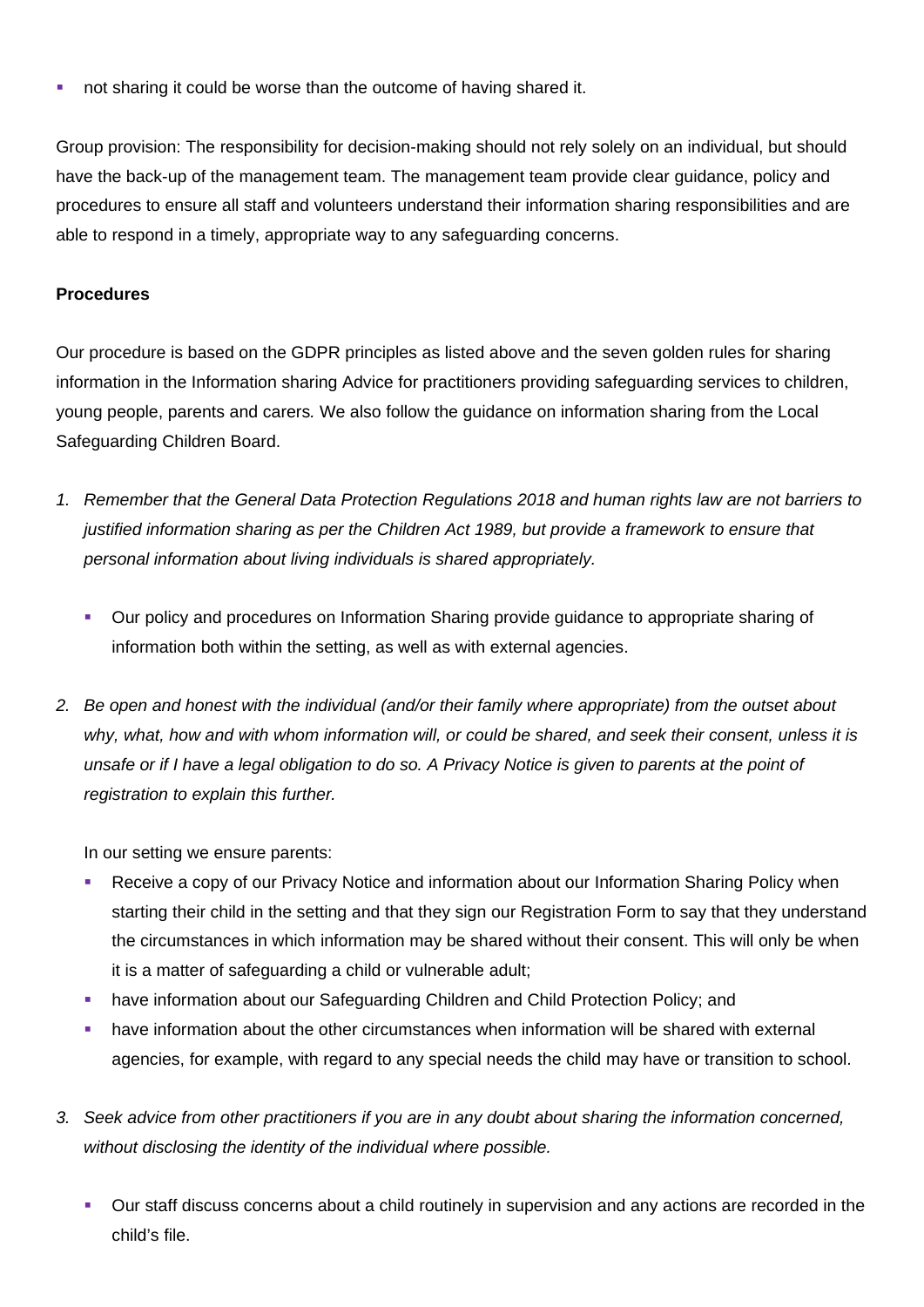- Our manager routinely seeks advice and support from their line manager about possible significant harm.
- Our Safeguarding Children and Child Protection Policy sets out the duty of all members of our staff to refer concerns to our manager or deputy, as designated person, who will contact children's social care for advice where they have doubts or are unsure.
- Our managers seek advice if they need to share information without consent to disclose.
- *4. Share with informed consent where appropriate and, where possible, respect the wishes of those who do not consent to share confidential information. You may still share information without consent if, in your judgement, there is good reason to do so, such as where safety may be at risk. You will need to base your judgement on the facts of the case. When you are sharing or requesting personal information from someone, be certain of the basis upon which you are doing so. Where you have consent, be mindful that an individual might not expect information to be shared.* 
	- We base decisions to share information without consent on judgements about the facts of the case and whether there is a legal obligation.
	- Our guidelines for consent are part of this procedure.
	- Our manager is conversant with this and she is able to advise staff accordingly.
- *5. Consider safety and well-being: Base your information sharing decisions on considerations of the safety and well-being of the individual and others who may be affected by their actions.*

In our setting we:

- record concerns and discuss these with our designated person and/or designated officer from the management team for child protection matters;
- record decisions made and the reasons why information will be shared and to whom; and
- **Follow the procedures for reporting concerns and record keeping as set out in our Safeguarding** Children and Child Protection Policy.
- *6. Necessary, proportionate, relevant, adequate, accurate, timely and secure: Ensure that the information you share is necessary for the purpose for which you are sharing it, is shared only with those individuals who need to have it, is accurate and up-to-date, is shared in a timely fashion, and is shared securely.*
	- Our Safeguarding Children and Child Protection Policy and Children's Records Policy set out how and where information should be recorded and what information should be shared with another agency when making a referral.
- *7. Keep a record of your decision and the reasons for it whether it is to share information or not. If you decide to share, then record what you have shared, with whom and for what purpose.*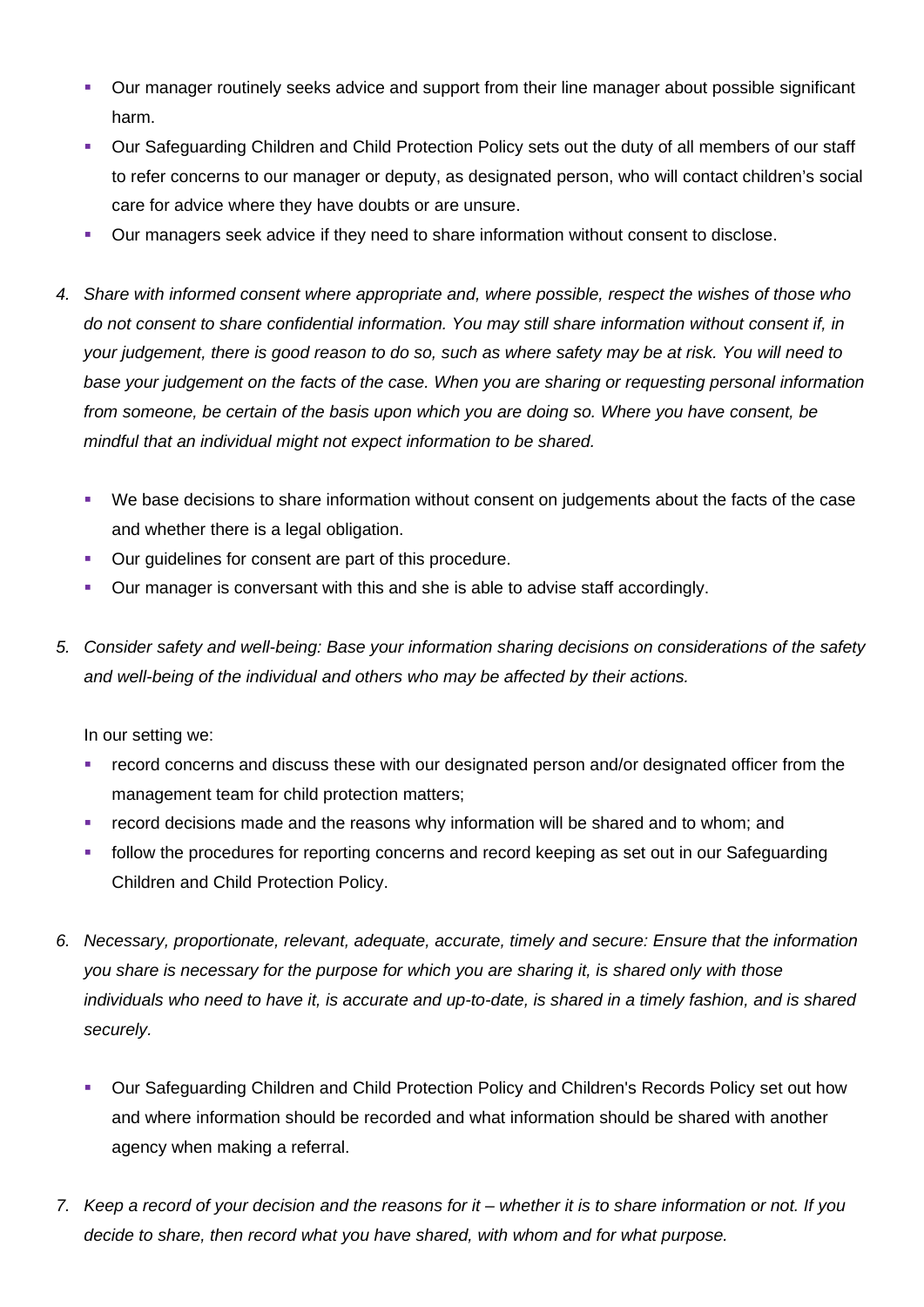Where information is shared, we record the reasons for doing so in the child's file; where it is decided that information is not to be shared that is recorded too.

### *Consent*

When parents choose our setting for their child, they will share information about themselves and their families. This information is regarded as confidential. Parents have a right to be informed that we will seek their consent to share information in most cases, as well as the kinds of circumstances when we may not seek their consent, or may override their refusal to give consent. We inform them as follows:

- Our policies and procedures set out our responsibility regarding gaining consent to share information and when it may not be sought or overridden.
- We may cover this verbally when the child starts or include this in our prospectus.
- Parents sign our Registration Form at registration to confirm that they understand this.
- We ask parents to give written consent to share information about any additional needs their child may have, or to pass on child development summaries to the next provider/school.
- We give parents copies of the forms they sign.
- We consider the following questions when we assess the need to share:
	- Is there a legitimate purpose to us sharing the information?
	- Does the information enable the person to be identified?
	- Is the information confidential?
	- If the information is confidential, do we have consent to share?
	- Is there a statutory duty or court order requiring us to share the information?
	- If consent is refused, or there are good reasons for us not to seek consent, is there sufficient public interest for us to share information?
	- If the decision is to share, are we sharing the right information in the right way?
	- Have we properly recorded our decision?
- Consent must be freely given and *informed* that is the person giving consent needs to understand why information will be shared, what will be shared, who will see information, the purpose of sharing it and the implications for them of sharing that information as detailed in the Privacy Notice.
- Consent may be *explicit*, verbally but preferably in writing, or *implicit*, implied if the context is such that sharing information is an intrinsic part of our service or it has been explained and agreed at the outset.
- Consent can be withdrawn at any time.
- We explain our Information Sharing Policy to parents.

## *Separated parents*

 Consent to share need only be sought from one parent. Where parents are separated, this would normally be the parent with whom the child resides. Where there is a dispute, we will consider this carefully.